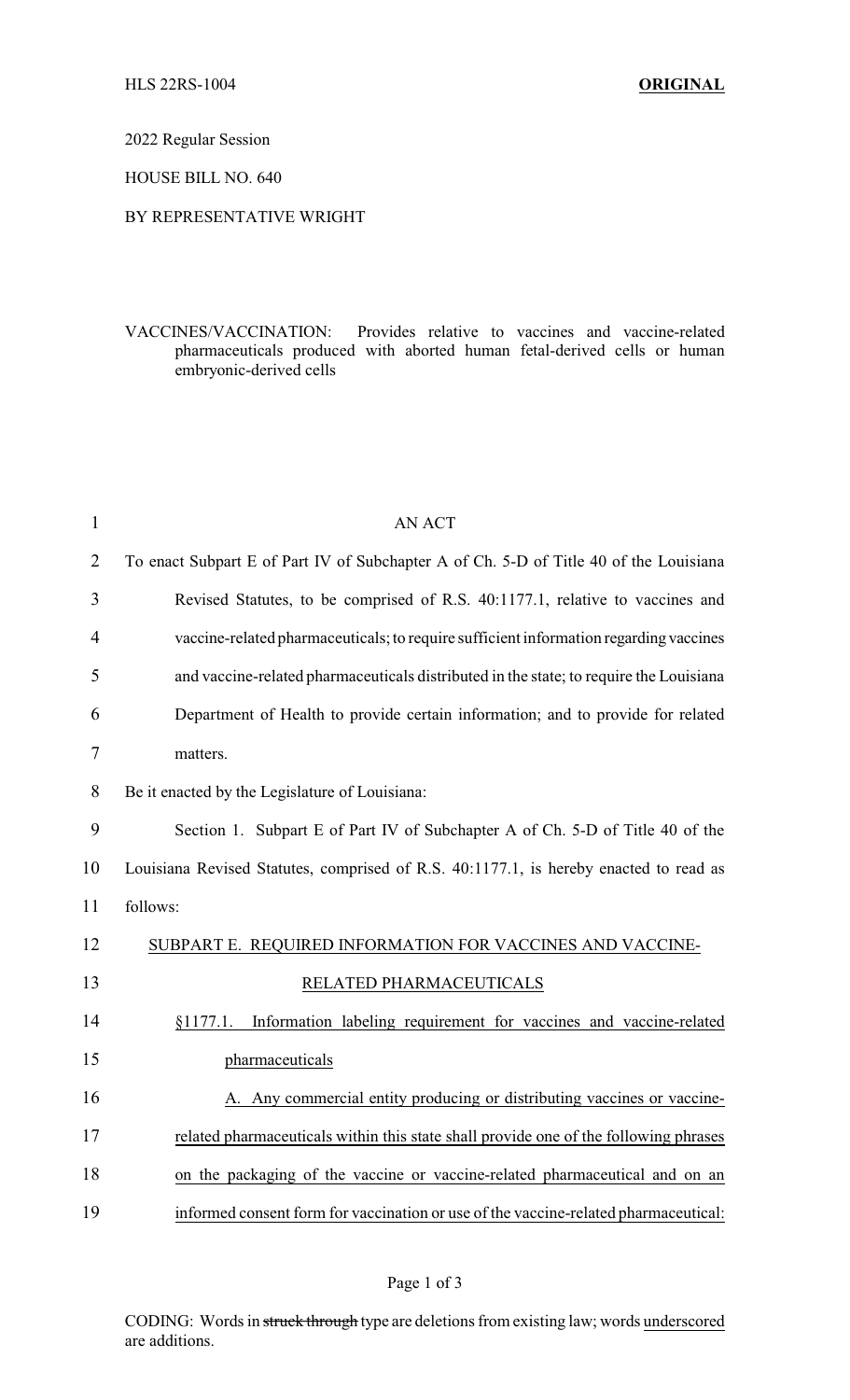| $\mathbf{1}$   | (1) If the vaccine or vaccine-related pharmaceutical was produced with                 |  |  |
|----------------|----------------------------------------------------------------------------------------|--|--|
| $\overline{2}$ | aborted human fetal-derived cells or human embryonic-derived cells, the following      |  |  |
| 3              | language shall be used:                                                                |  |  |
| 4              | "This was produced with aborted human fetal-derived cells or human                     |  |  |
| 5              | embryonic-derived cells. For more information, visit www.ldh.la.gov/vaccineinfo."      |  |  |
| 6              | (2) If the vaccine or vaccine-related pharmaceutical was not produced with             |  |  |
| 7              | aborted human fetal-derived cells or human embryonic-derived cells, the following      |  |  |
| 8              | language shall be used:                                                                |  |  |
| 9              | "This was not produced with aborted human fetal-derived cells or human                 |  |  |
| 10             | embryonic-derived cells. For more information, visit www.ldh.la.gov/vaccineinfo."      |  |  |
| 11             | B. The Louisiana Department of Health shall publish a website that provides            |  |  |
| 12             | information on vaccines produced with aborted human fetal-derived cells or human       |  |  |
| 13             | embryonic-derived cells. The website shall be accessible through the URL,              |  |  |
| 14             | www.ldh.la.gov/vaccineinfo.                                                            |  |  |
| 15             | C. A manufacturer who violates or threatens to violate this Subpart may be             |  |  |
| 16             | enjoined in any court of competent jurisdiction.                                       |  |  |
| 17             | D. A manufacturer who has violated any provision of this Subpart shall be              |  |  |
| 18             | liable for a civil penalty not to exceed two thousand five hundred dollars per day for |  |  |
| 19             | each violation in addition to any other penalty established by law. The civil penalty  |  |  |
| 20             | may be assessed and recovered in a civil action brought in any court of competent      |  |  |
| 21             | jurisdiction.                                                                          |  |  |

## DIGEST

The digest printed below was prepared by House Legislative Services. It constitutes no part of the legislative instrument. The keyword, one-liner, abstract, and digest do not constitute part of the law or proof or indicia of legislative intent. [R.S. 1:13(B) and 24:177(E)]

| HB 640 Original | 2022 Regular Session | Wright |
|-----------------|----------------------|--------|
|                 |                      |        |

**Abstract:** Requires that certain information be provided on the packaging regarding the production or distribution of vaccines or vaccine-related pharmaceuticals and on an informed consent form in the state.

Proposed law provides that any commercial entity producing or distributing vaccines or vaccine-related pharmaceuticals within the state must provide certain language on the